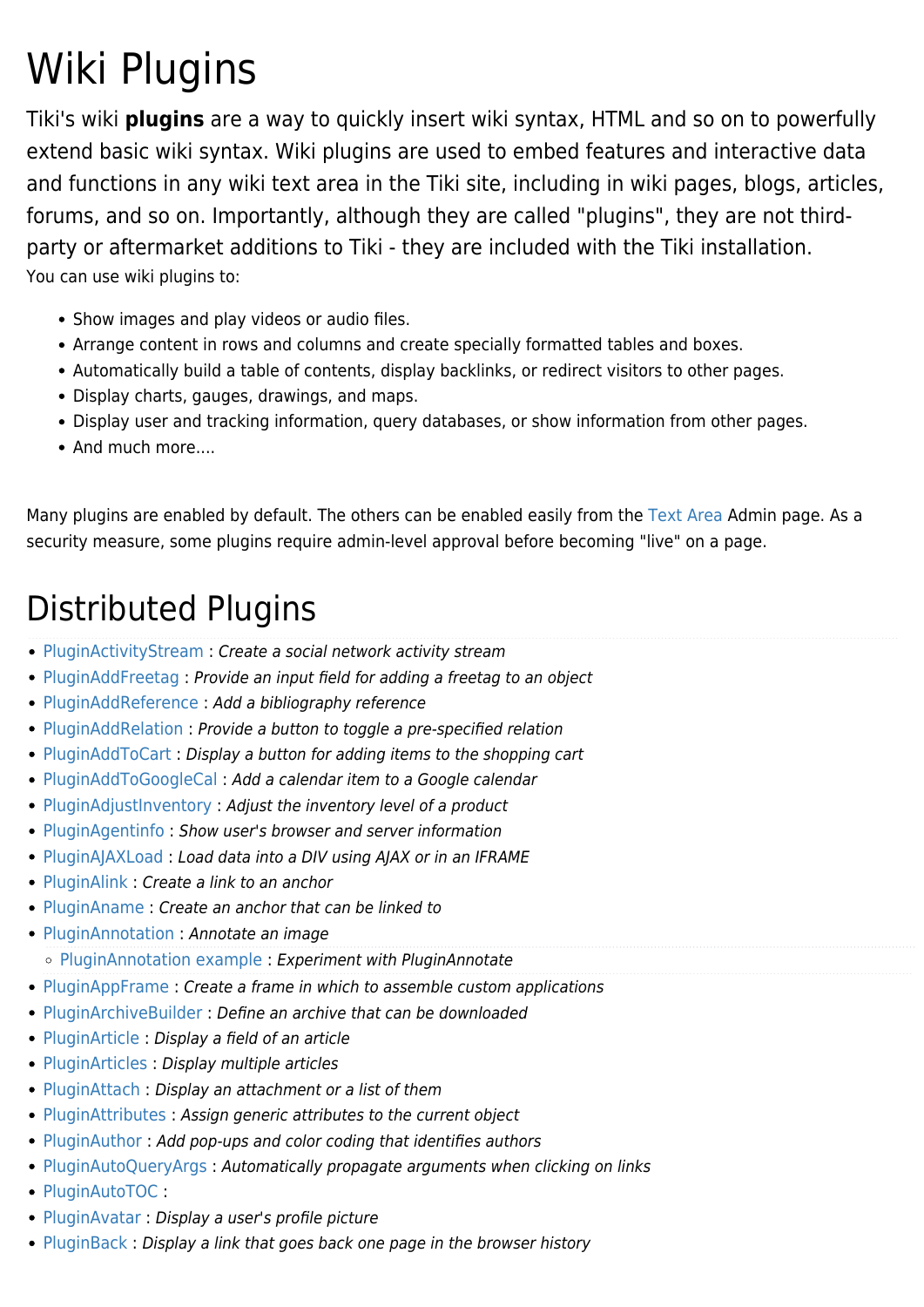- [PluginBacklinks](https://doc.tiki.org/PluginBacklinks) : List all pages that link to a particular page
- [PluginBanner](https://doc.tiki.org/PluginBanner) : Add a banner
- [PluginBigBlueButton](https://doc.tiki.org/PluginBigBlueButton) : Hold a video/audio/chat/presentation session using BigBlueButton
- [PluginBlipTV \(removed\)](https://doc.tiki.org/PluginBlipTV) : Embed a Blip.tv video
- [PluginBlogList](https://doc.tiki.org/PluginBlogList) : Display posts from a site blog
- [PluginBox](https://doc.tiki.org/PluginBox) : Create a formatted box with a title bar
- [PluginButton](https://doc.tiki.org/PluginButton) : Add a link formatted as a button
- [PluginCalendar](https://doc.tiki.org/PluginCalendar) : Display a calendar and its events
- [PluginCarousel](https://doc.tiki.org/PluginCarousel) : Display images in a self-advancing carousel
- [PluginCartMissingUserInfo](https://doc.tiki.org/PluginCartMissingUserInfo): Check completeness of user input for a shopping cart transaction
- [PluginCasperJS](https://doc.tiki.org/PluginCasperJS) : Use CasperJS on a Tiki page
- [PluginCategory](https://doc.tiki.org/PluginCategory) : List categories and objects assigned to them
- [PluginCategoryTransition](https://doc.tiki.org/PluginCategoryTransition) : Display controls to trigger category transitions for any object
- [PluginCatOrphans](https://doc.tiki.org/PluginCatOrphans) : List objects that are not categorized
- [PluginCatPath](https://doc.tiki.org/PluginCatPath) : Show the full category path for a wiki page
- [PluginCclite](https://doc.tiki.org/PluginCclite) : Access and use your cclite social credit and alternative currency account
- [PluginCenter](https://doc.tiki.org/PluginCenter) : Center text
- [PluginChart](https://doc.tiki.org/PluginChart) : Display a chart from TikiSheet
- [PluginCheckReferer](https://doc.tiki.org/PluginCheckReferer) : Display content based on the address that originated the request for the current page
- [PluginChartJS](https://doc.tiki.org/PluginChartJS) : Display a chart
- [PluginCode](https://doc.tiki.org/PluginCode): Display code with syntax highlighting and line numbering
- [PluginColorBox](https://doc.tiki.org/PluginColorBox) : Display a gallery of images in a popup slideshow
- [PluginComment](https://doc.tiki.org/PluginComment) : Display a comment area for a specified object
- [PluginContent](https://doc.tiki.org/PluginContent) : Display content from dynamic content repository
- [PluginContributionsDashboard](https://doc.tiki.org/PluginContributionsDashboard) : List users' contributions to a page
- PluginConvene: Agree a date from a list of alternatives
- [PluginCookie](https://doc.tiki.org/PluginCookie) : Display a tagline or cookie
- [PluginCookieConsent](https://doc.tiki.org/PluginCookieConsent) : Display content based on whether cookie consent has been granted by the user
- [PluginCopyright](https://doc.tiki.org/PluginCopyright) : Insert copyright notices
- [PluginCountdown](https://doc.tiki.org/PluginCountdown) : Display the time until or after a date and time
- [PluginCustomSearch](https://doc.tiki.org/PluginCustomSearch) : Create a custom search form for searching or listing items on the site
	- [PluginCustomSearch Chart Examples](https://doc.tiki.org/PluginCustomSearch-Chart-Examples) :
	- [PluginCustomSearch Complex Example With Nested List Plugins](https://doc.tiki.org/PluginCustomSearch-Complex-Example-With-Nested-List-Plugins) :
- [PluginCypht](https://doc.tiki.org/PluginCypht) : Use the webmail client Cypht in a Tiki page
- [PluginDataChannel](https://doc.tiki.org/PluginDataChannel) : Display a form to access data channels
- [PluginDBReport](https://doc.tiki.org/PluginDBReport) : Query an ADOdb database and display results
- [PluginDialog](https://doc.tiki.org/PluginDialog) : Create a custom pop-up dialog box
- [PluginDiv](https://doc.tiki.org/PluginDiv) : Define and format sections of a page or text
- PluginDI : Create a definition list
- [PluginDraw](https://doc.tiki.org/PluginDraw) : Embed a drawing in a page
- [PluginEquation](https://doc.tiki.org/PluginEquation) : Render an equation written in LaTeX syntax as an image
- [PluginEvents](https://doc.tiki.org/PluginEvents) : Display events from calendars
- [PluginExercise](https://doc.tiki.org/PluginExercise) : Create an exercise for a user to complete and grade
- [PluginExtendCartHold](https://doc.tiki.org/PluginExtendCartHold) : Extend the time items are held in a shopping cart
- [PluginFade](https://doc.tiki.org/PluginFade) : Create a link that shows/hides initially hidden content
- [PluginFancyList](https://doc.tiki.org/PluginFancyList) : Create a formatted numbered list
- [PluginFancyTable](https://doc.tiki.org/PluginFancyTable) : Create a formatted table that can be filtered and sorted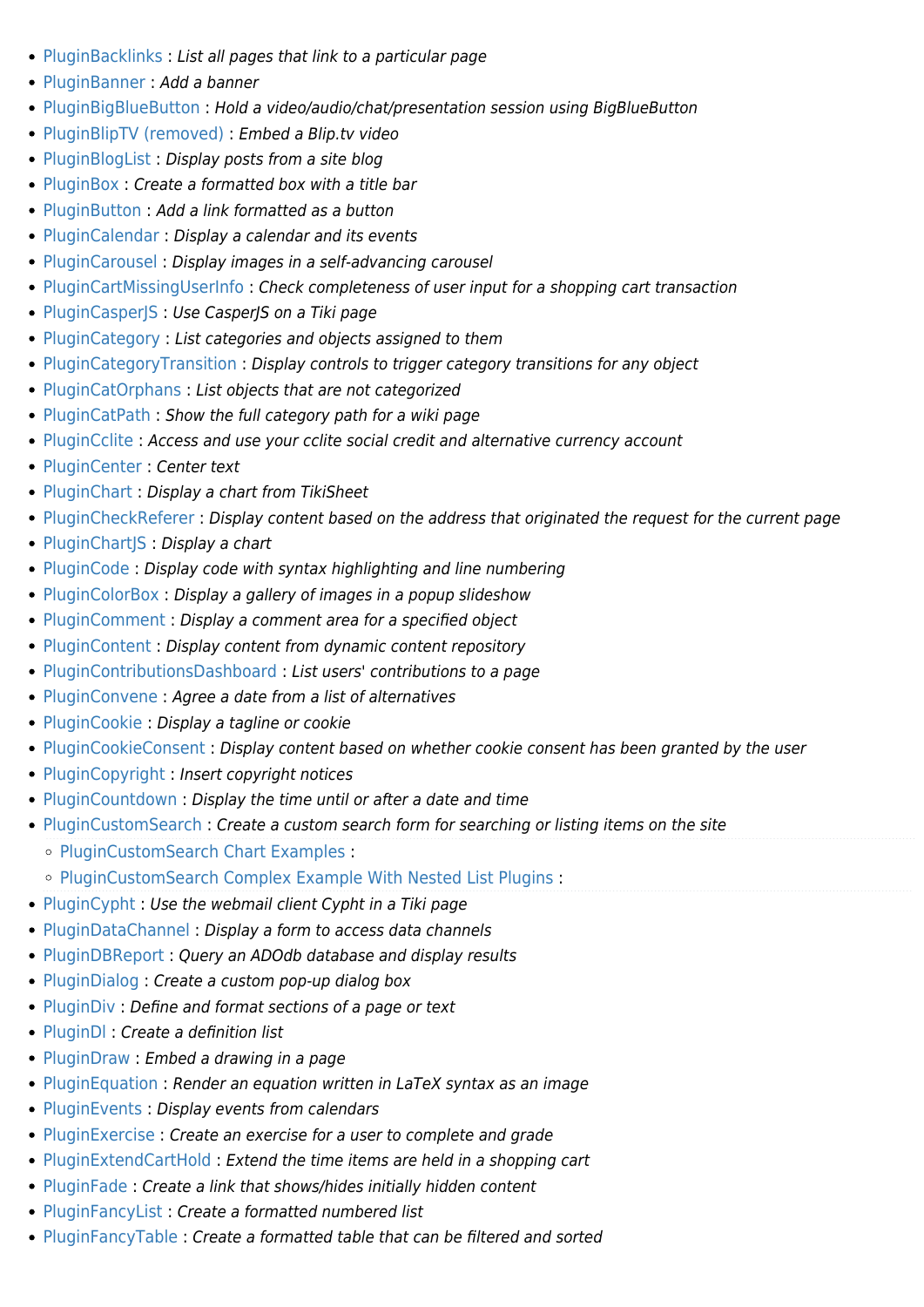- [PluginFavorite](https://doc.tiki.org/PluginFavorite) : Display a button for a user to click to make an object a favorite
- [PluginFile](https://doc.tiki.org/PluginFile) : Link to a file that's attached or in a gallery or archive
- [PluginFiles](https://doc.tiki.org/PluginFiles) : List files by ID, gallery or category, or show a slideshow of image files
- [PluginFitnesse](https://doc.tiki.org/PluginFitnesse) : Create test suites for applications built using Tiki
- [PluginFlash](https://doc.tiki.org/PluginFlash): Embed a video or audio file
- [PluginFluidgrid](https://doc.tiki.org/PluginFluidgrid) : Create a Bootstrap responsive grid
- [PluginFont](https://doc.tiki.org/PluginFont) : Format the font type and size of text
- [PluginFootnote](https://doc.tiki.org/PluginFootnote) : Create automatically numbered footnotes (together with PluginFootnoteArea)
- [PluginFootnoteArea](https://doc.tiki.org/PluginFootnoteArea) : Create automatically numbered footnotes (together with PluginFootnote)
- [PluginFreetagged](https://doc.tiki.org/PluginFreetagged) : List similarly tagged objects
- [PluginFtp](https://doc.tiki.org/PluginFtp) : Create a button for downloading a file from an FTP server
- [PluginGalleriffic](https://doc.tiki.org/PluginGalleriffic) : Display a slideshow of images on a page
- [PluginGauge](https://doc.tiki.org/PluginGauge) : Display a horizontal bar gauge
- [PluginGDgraph](https://doc.tiki.org/PluginGDgraph) : Create a simple graph from supplied data
- [PluginGetAccessToken](https://doc.tiki.org/PluginGetAccessToken) : Display a link on a secure page using an access token
- [PluginGoogleAnalytics](https://doc.tiki.org/PluginGoogleAnalytics) : Add the tracking code for Google Analytics
- [PluginGoogleChart](https://doc.tiki.org/PluginGoogleChart) : Chart Google Analytics data in a page
- [PluginGoogleDoc](https://doc.tiki.org/PluginGoogleDoc) : Display a Google document
- [PluginGroup](https://doc.tiki.org/PluginGroup) : Display content based on the user's groups or friends
- [PluginGroupExpiry](https://doc.tiki.org/PluginGroupExpiry) : Show the expiration date of a group the user belongs to
- [PluginGroupList](https://doc.tiki.org/PluginGroupList) : Create a complete or filtered list of groups
- [PluginGroupMailCore](https://doc.tiki.org/PluginGroupMailCore) : Display GroupMail functions on a page
- [PluginGoogleMap](https://doc.tiki.org/PluginGoogleMap) : (Deprecated) Display a Google Map
- [PluginGroupStat](https://doc.tiki.org/PluginGroupStat) : Show the distribution of users among groups
- [PluginH5P](https://doc.tiki.org/PluginH5P) :
- [PluginHasBought](https://doc.tiki.org/PluginHasBought) : Check whether a user has bought an item or added it to the shopping cart
- [PluginHTML](https://doc.tiki.org/PluginHTML) : Add HTML to a page
- [PluginHtmlFeed](https://doc.tiki.org/PluginHtmlFeed) : Add an item to HTML Feed
- [PluginHtmlFeedLink](https://doc.tiki.org/PluginHtmlFeedLink) : Receive and display content from another site sent using PluginHTMLFeed
- [PluginIcon](https://doc.tiki.org/PluginIcon) : Display an icon
- [PluginIframe](https://doc.tiki.org/PluginIframe) : Include the body of another web page in a scrollable frame within a page
- [PluginImage](https://doc.tiki.org/PluginImage) : (deprecated in Tiki5) Displays an image
- [PluginImg](https://doc.tiki.org/PluginImg) : Display one or more custom formatted images
- [PluginInclude](https://doc.tiki.org/PluginInclude) : Include a portion of another wiki page
- [PluginIncludeTpl](https://doc.tiki.org/PluginIncludeTpl) : Include a Smarty or wiki template file in a page
- [PluginIndent](https://doc.tiki.org/PluginIndent) : Indent a block of wiki content
- [PluginInsert](https://doc.tiki.org/PluginInsert) : Create a tracker item automatically upon saving a page
- [PluginInvite](https://doc.tiki.org/PluginInvite) : Invite a user to join your groups
- [PluginJabber](https://doc.tiki.org/PluginJabber) : Chat using Jabber
- [PluginJq](https://doc.tiki.org/PluginJq) : Add JQuery Javascript code
- [PluginJS](https://doc.tiki.org/PluginJS) : Include Javascript code or files
- [PluginKaltura](https://doc.tiki.org/PluginKaltura) : Display a video created through the Kaltura feature
- [PluginLang](https://doc.tiki.org/PluginLang) : Vary content based on the page language
- [PluginLastMod](https://doc.tiki.org/PluginLastMod) : Show the last modification date for a page
- [PluginList](https://doc.tiki.org/PluginList) : Search for, list, and filter all types of items and display custom formatted results
	- o [PluginList pagination or list control block](https://doc.tiki.org/PluginList-pagination-or-list-control-block) :
	- o [PluginList filter control block](https://doc.tiki.org/PluginList-filter-control-block) :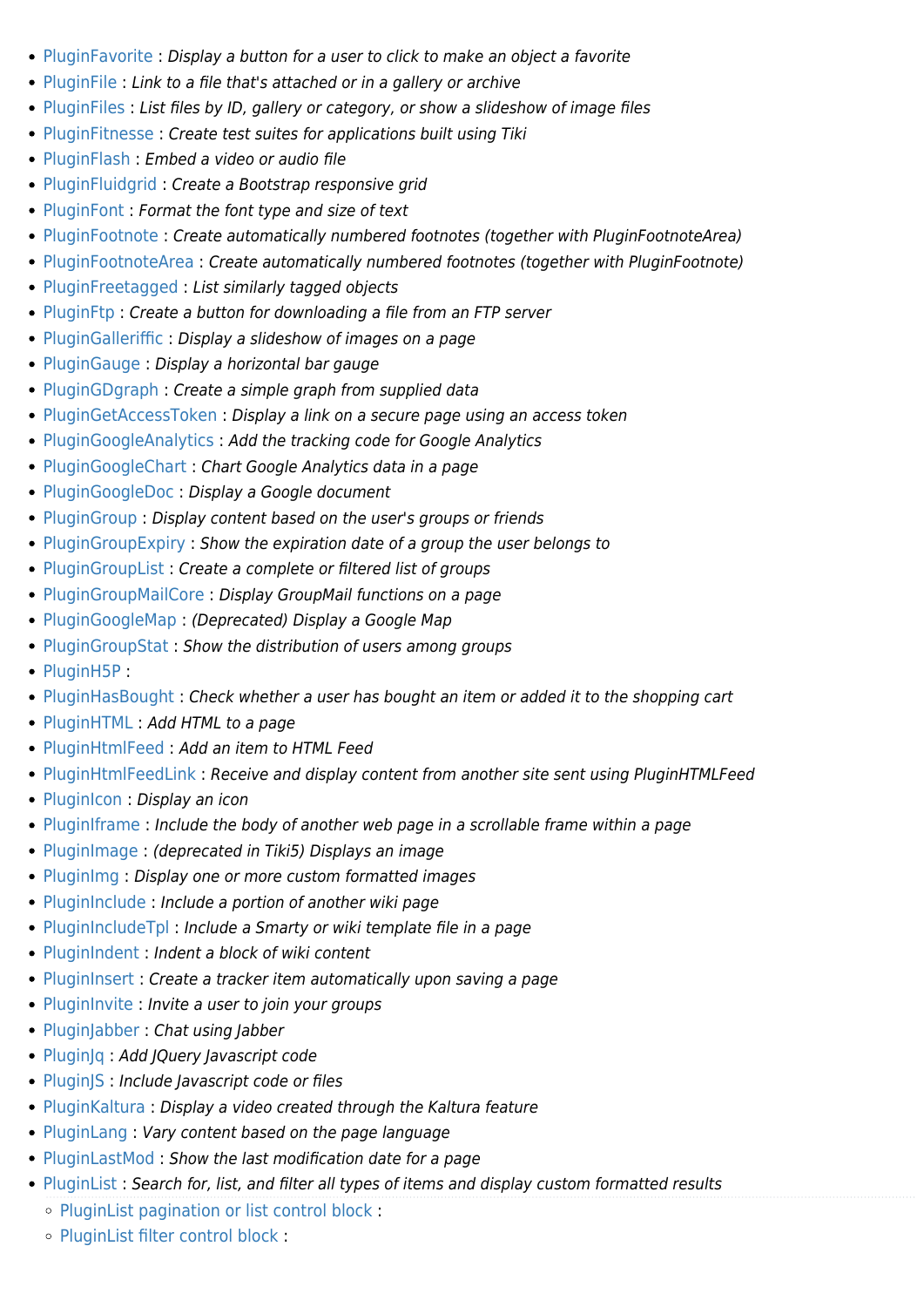- [PluginList output control block](https://doc.tiki.org/PluginList-output-control-block) :
- o [PluginList format control block](https://doc.tiki.org/PluginList-format-control-block) :
- $\circ$  [PluginList display control block](https://doc.tiki.org/PluginList-display-control-block) :
- o [PluginList sort control block](https://doc.tiki.org/PluginList-sort-control-block) :
- [PluginList advanced output control block](https://doc.tiki.org/PluginList-advanced-output-control-block) :
- o [PluginList multisearch output control block](https://doc.tiki.org/PluginList-multisearch-output-control-block) :
- [PluginList aggregate control block](https://doc.tiki.org/PluginList-aggregate-control-block) :
- [PluginList overview about control blocks parameters and values](https://doc.tiki.org/PluginList-overview-about-control-blocks-parameters-and-values) :
- [Troubleshooting](https://doc.tiki.org/PluginList---Troubleshooting-The-List-Plugin) :
- $\circ$  [GUI](https://doc.tiki.org/PluginList---Graphical-User-Interface) :
- [Hacks and Fun](https://doc.tiki.org/PluginList---Hacks-and-Fun) :
- [PluginListExecute](https://doc.tiki.org/PluginListExecute) : Set custom actions that can be executed on a filtered list of objects
- [PluginListPages](https://doc.tiki.org/PluginListPages) : List pages based on various criteria
- [PluginLocalFiles](https://doc.tiki.org/PluginLocalFiles) : Show link to local or shared files and directories
- [PluginLsDir](https://doc.tiki.org/PluginLsDir) : List files in a directory
- [PluginMail](https://doc.tiki.org/PluginMail): Mail other users or groups
- [PluginMaketoc](https://doc.tiki.org/PluginMaketoc) : Generate a table of contents for a page automatically based on page headings
- [PluginMap](https://doc.tiki.org/PluginMap) : Display a map
	- o [PluginMap ol3 Demo](https://doc.tiki.org/PluginMap-ol3-Demo) :
- [PluginMarkdown](https://doc.tiki.org/PluginMarkdown) :
- [PluginMcalendar](https://doc.tiki.org/PluginMcalendar) : Convert a Gregorian date to a Mayan calendar date
- [PluginMediaPlayer](https://doc.tiki.org/PluginMediaPlayer) : Add a media player to a page
- [PluginMemberList](https://doc.tiki.org/PluginMemberList) : List and allow editing of group members
- [PluginMemberPayment](https://doc.tiki.org/PluginMemberPayment) : Receive payment from a user to extend membership to a group
- [PluginMiniQuiz](https://doc.tiki.org/PluginMiniQuiz) : Create a quiz using a tracker
- [PluginModule](https://doc.tiki.org/PluginModule) : Display a module in a wiki page
- [PluginModuleList](https://doc.tiki.org/PluginModuleList) : Display the modules assigned to a zone
- [PluginMono](https://doc.tiki.org/PluginMono): Diplay text in a monospace font
- [PluginMouseover](https://doc.tiki.org/PluginMouseover) : Display hidden content by mousing over text
- [PluginMWTable](https://doc.tiki.org/PluginMWTable) : Display a table using MediaWiki syntax
- [PluginMySpace](https://doc.tiki.org/PluginMySpace) : Display a MySpace Flash mp3 playlist
- [PluginNetworkCondition](https://doc.tiki.org/PluginNetworkCondition) : Display content based on the user's IP address
- [PluginNow](https://doc.tiki.org/PluginNow) : Show current date and time
- [PluginObjectHits](https://doc.tiki.org/PluginObjectHits) : Display the number of hits for certain objects
- [PluginObjectLink](https://doc.tiki.org/PluginObjectLink) : Display a link to an object
- [PluginPageTabs](https://doc.tiki.org/PluginPageTabs) : Display content of other wiki pages in tabs
- [PluginParam](https://doc.tiki.org/PluginParam) : Display content based on URL parameters
- [PluginPastLink](https://doc.tiki.org/PluginPastLink) : Link content to another site
- [PluginPayment](https://doc.tiki.org/PluginPayment) : Show details of a payment request or invoice
- [PluginPaypal](https://doc.tiki.org/PluginPaypal) : Embed a PayPal button
- [PluginPDF](https://doc.tiki.org/PluginPDF) :
- [PluginPDFpage](https://doc.tiki.org/PluginPDFpage) :
- [PluginPDFPageBreak](https://doc.tiki.org/PluginPDFPageBreak) :
- [PluginPerm](https://doc.tiki.org/PluginPerm) : Display content based on permission settings
- [PluginPerspective](https://doc.tiki.org/PluginPerspective) : Display content based on a user's perspective
- [PluginPivotTable](https://doc.tiki.org/PluginPivotTable) :
- [PluginPlayScorm](https://doc.tiki.org/PluginPlayScorm) : Play a SCORM learning object in an iframe using Moodle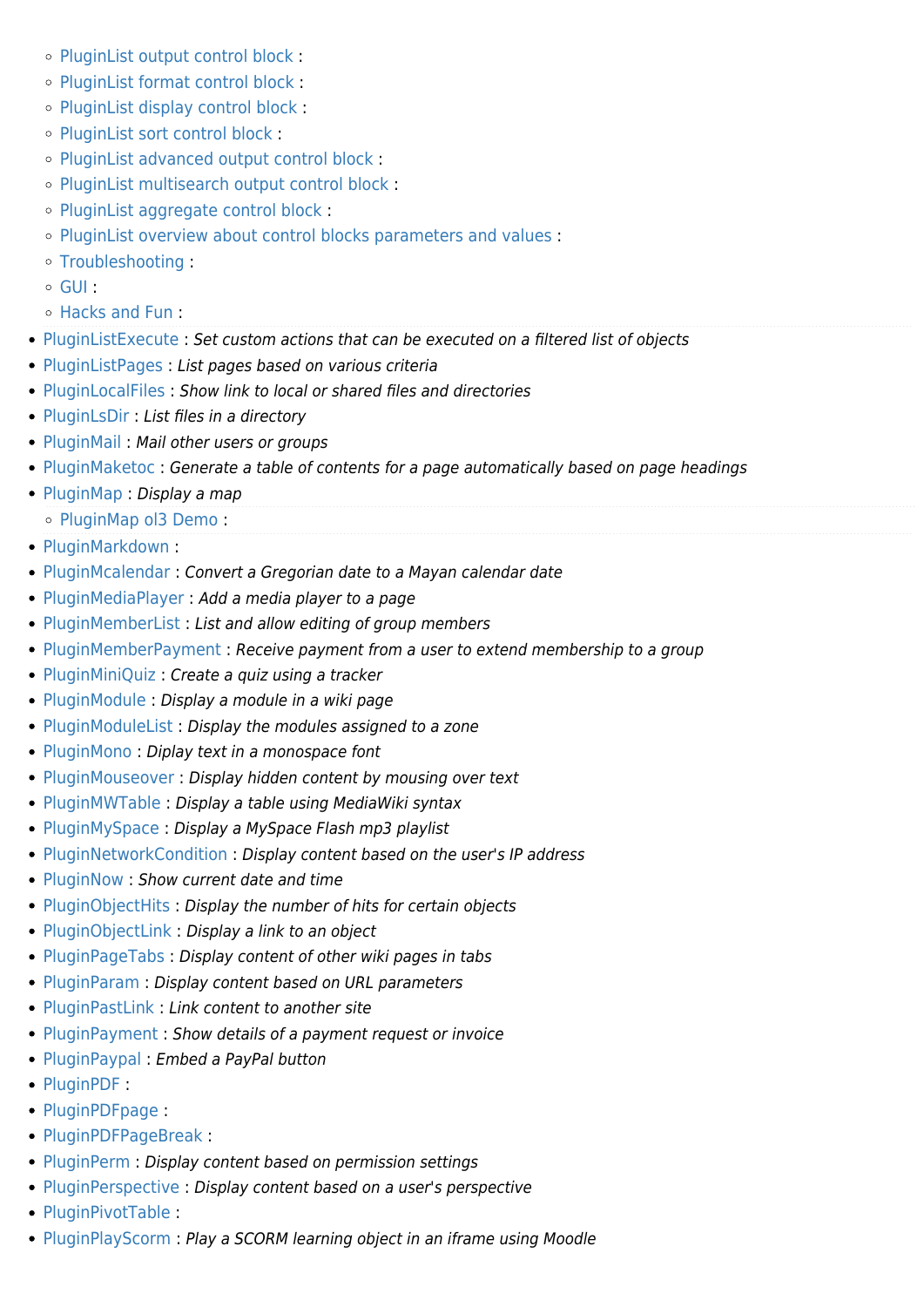- [PluginPluginManager](https://doc.tiki.org/PluginPluginManager) : List wiki plugin or module information for the site
- [PluginPoll](https://doc.tiki.org/PluginPoll) : Embed a poll
- [PluginPref](https://doc.tiki.org/PluginPref) : Display content based on global preference settings
- [PluginPrettyTrackerViews](https://doc.tiki.org/PluginPrettyTrackerViews) : Store tiki.tracker.pretty.views attribute for a trackeritem
- [PluginProfile](https://doc.tiki.org/PluginProfile) : Add a button for applying a profile
- [PluginProposal](https://doc.tiki.org/PluginProposal) : Allow users to vote on a proposal and see the results
- [PluginQR](https://doc.tiki.org/PluginQR) :
- [PluginQuote](https://doc.tiki.org/PluginQuote) : Format text as a quote
- [PluginR](https://doc.tiki.org/PluginR) : Execute R commands and show results
- [PluginRandominclude](https://doc.tiki.org/PluginRandominclude) : Include a random page's content
- [PluginRcontent](https://doc.tiki.org/PluginRcontent) : Display pre-programmed changing content
- [PluginRealnamelist](https://doc.tiki.org/PluginRealnamelist) : Show user real names for members of a group
- [PluginRedirect](https://doc.tiki.org/PluginRedirect) : Redirect to another page
- [PluginRegex](https://doc.tiki.org/PluginRegex) : Perform a regular expression search and replace • [PluginRegex Example](https://doc.tiki.org/PluginRegex-Example) : This page supports the PluginRegex page
- [PluginRegisterMemberPayment](https://doc.tiki.org/PluginRegisterMemberPayment) : Register and make a member payment in the same step
- [PluginRelations](https://doc.tiki.org/PluginRelations) : Display the relation of an object to the rest of the site
- [PluginRemarksbox](https://doc.tiki.org/PluginRemarksbox) : Display a comment, tip, note or warning box
- [PluginReport](https://doc.tiki.org/PluginReport) : Display data from the Tiki database in spreadsheet or chart format
- [PluginRSS](https://doc.tiki.org/PluginRSS) : Display items from one or more RSS feeds
- [PluginScroll](https://doc.tiki.org/PluginScroll) : Show animated text that scrolls up or down
- [PluginSf](https://doc.tiki.org/PluginSf) : Create a link to SourceForge tracker items
- [PluginSharethis](https://doc.tiki.org/PluginSharethis) : Add a ShareThis button
- [PluginSheet](https://doc.tiki.org/PluginSheet) : Display data from a TikiSheet
- [PluginShopperInfo](https://doc.tiki.org/PluginShopperInfo) : Collect shopper information for the shopping cart
- [PluginShowpages](https://doc.tiki.org/PluginShowpages) : Find pages by searching within page names
- [PluginShowPref](https://doc.tiki.org/PluginShowPref) : Display the value of public global preferences
- [PluginShowReference](https://doc.tiki.org/PluginShowReference): Add bibliography listing in the footer of a wiki page
- [PluginSign](https://doc.tiki.org/PluginSign) : Sign and date your contribution to a page
- [PluginSignature](https://doc.tiki.org/PluginSignature) :
- [PluginSkype](https://doc.tiki.org/PluginSkype) : Add a link for calling or chatting with a Skype user
- [PluginSlider](https://doc.tiki.org/PluginSlider) : Embed a mini-slideshow of content on a page
- [PluginSlideshow](https://doc.tiki.org/PluginSlideshow) : Create a slideshow from the content of a wiki page
- [PluginSmarty](https://doc.tiki.org/PluginSmarty) : Insert a Smarty function or variable
- [PluginSnarf](https://doc.tiki.org/PluginSnarf) : Display contents of another web page
- [PluginSort](https://doc.tiki.org/PluginSort) : Sort lines of text
- [PluginSplit](https://doc.tiki.org/PluginSplit) : Arrange content on a page into rows and columns
- [PluginSQL](https://doc.tiki.org/PluginSQL) : Query a MySQL database and display the results
- [PluginStat](https://doc.tiki.org/PluginStat) : Show various statistics for an object
- PluginSub: Apply subscript font to text
- [PluginSubscribeGroup](https://doc.tiki.org/PluginSubscribeGroup) : Allow users to subscribe to a group
- [PluginSubscribeGroups](https://doc.tiki.org/PluginSubscribeGroups) : Allow users to subscribe to a list of groups
- [PluginSubscribeNewsletter](https://doc.tiki.org/PluginSubscribeNewsletter) : Allow users to subscribe to a newsletter
- PluginSup: Apply superscript font to text
- [PluginSurvey](https://doc.tiki.org/PluginSurvey) : Embed a survey
- [PluginTabs](https://doc.tiki.org/PluginTabs) : Arrange content in tabs
- [PluginTag](https://doc.tiki.org/PluginTag) : Apply an HTML tag to content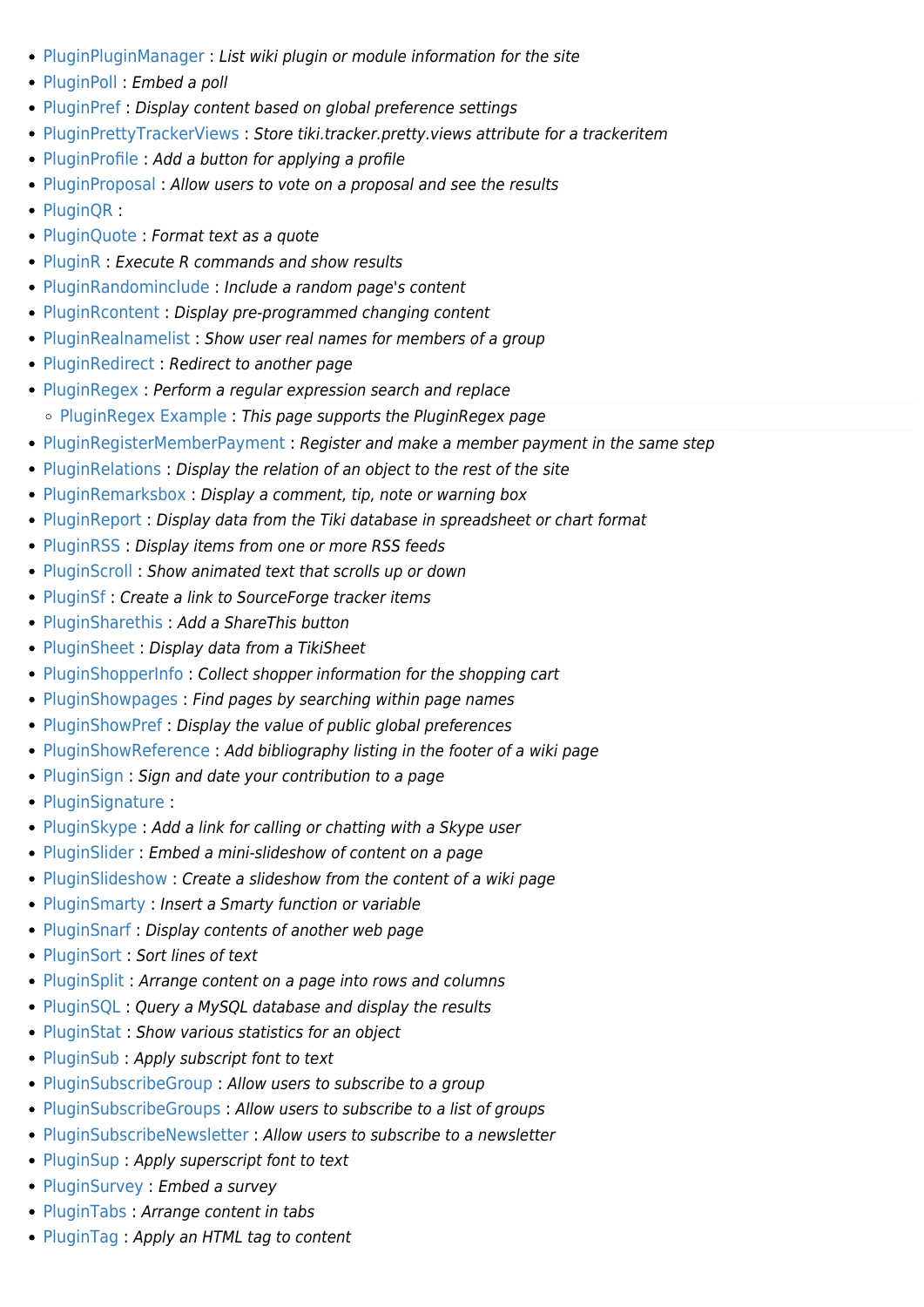- [PluginThumb](https://doc.tiki.org/PluginThumb) : (deprecated with 5.0) Display a thumbnail
- [PluginTimeline](https://doc.tiki.org/PluginTimeline) : Display a timeline
- [PluginTimesheet](https://doc.tiki.org/PluginTimesheet) : Embed a timesheet into a page
- [PluginTitleSearch](https://doc.tiki.org/PluginTitleSearch) : Search page titles
- [PluginToc](https://doc.tiki.org/PluginToc) : Display a table of contents of pages in a structure
- [PluginTogether](https://doc.tiki.org/PluginTogether) : Collaborate in real time
- [PluginTopfriends](https://doc.tiki.org/PluginTopfriends) : List top-scoring users
- [PluginTOTP](https://doc.tiki.org/PluginTOTP) :
- [PluginTour](https://doc.tiki.org/PluginTour) : Provide a step-by-step interactive tour
- [PluginTr](https://doc.tiki.org/PluginTr) : Translate text into the user language
- [PluginTracker](https://doc.tiki.org/PluginTracker) : Create a form in a wiki page to populate a Tracker ○ [PluginTracker Advanced](https://doc.tiki.org/PluginTracker-Advanced) : More information on using PluginTracker
- [PluginTrackerCalendar](https://doc.tiki.org/PluginTrackerCalendar) : Create and display a calendar using tracker data
- [PluginTrackerComments](https://doc.tiki.org/PluginTrackerComments) : Display the number of comments for a tracker
- [PluginTrackerFilter](https://doc.tiki.org/PluginTrackerFilter) : Create a form to filter tracker fields
- [PluginTrackerIf](https://doc.tiki.org/PluginTrackerIf) : Display content based on results of a tracker field test
- [PluginTrackerItemCopy](https://doc.tiki.org/PluginTrackerItemCopy) : Copy a tracker item
- [PluginTrackerItemField](https://doc.tiki.org/PluginTrackerItemField) : Display or test the value of a tracker item field
- [PluginTrackerList](https://doc.tiki.org/PluginTrackerList) : List, filter and sort the items in a tracker
- [PluginTrackerPasscode](https://doc.tiki.org/PluginTrackerPasscode) : Verify a tracker passcode
- [PluginTrackerPrefill](https://doc.tiki.org/PluginTrackerPrefill) : Create a button to prefill tacker fields
- [PluginTrackerQueryTemplate](https://doc.tiki.org/PluginTrackerQueryTemplate) : Generate a form from tracker data
- [PluginTrackerStat](https://doc.tiki.org/PluginTrackerStat) : Display statistics about a tracker
- [PluginTrackerTimeline](https://doc.tiki.org/PluginTrackerTimeline) : Show a timeline view of a tracker
- [PluginTrackerToggle](https://doc.tiki.org/PluginTrackerToggle) : Show or hide tracker content
- [PluginTrade](https://doc.tiki.org/PluginTrade) : Send payments between members using cclite
- [PluginTransclude](https://doc.tiki.org/PluginTransclude) : Include the content of another page with certain changes
- [PluginTranslated](https://doc.tiki.org/PluginTranslated) : Create multi-lingual links
- [PluginTranslationOf](https://doc.tiki.org/PluginTranslationOf) : Translate a link from one language to another
- [PluginTwitter](https://doc.tiki.org/PluginTwitter) : Display the activity for a twitter account
- [PluginUsercount](https://doc.tiki.org/PluginUsercount) : Display number of users for a site or one or more groups
- [PluginUserInGroup](https://doc.tiki.org/PluginUserInGroup) : Display text based on whether a user is in a group
- [PluginUserLastLogged](https://doc.tiki.org/PluginUserLastLogged) : Show the last login information for a given or current user
- [PluginUserlink](https://doc.tiki.org/PluginUserlink) : Display link to a user's information page
- [PluginUserlist](https://doc.tiki.org/PluginUserlist) : Display a list of users
- [PluginUserpref](https://doc.tiki.org/PluginUserpref) : Display contents based on user preference settings
- [PluginVersions](https://doc.tiki.org/PluginVersions) : Create tabs for showing alternate versions of content
- [PluginVimeo](https://doc.tiki.org/PluginVimeo) : Embed a Vimeo video
- [PluginVote](https://doc.tiki.org/PluginVote) : Create a tracker for voting
- [PluginVotings](https://doc.tiki.org/PluginVotings) : Save voting information in Smarty variables for display
- [PluginWantedPages](https://doc.tiki.org/PluginWantedPages) : Show location of links to pages not yet created
- [PluginWebDocViewer](https://doc.tiki.org/PluginWebDocViewer) : View a document in a page
- [PluginWebservice](https://doc.tiki.org/PluginWebservice) : Display remote information exposed in JSON or YAML or SOAP XML
- [PluginWYSIWYG](https://doc.tiki.org/PluginWYSIWYG) : Use a WYSIWYG editor to edit a section of content
- [PluginXMLUpdate](https://doc.tiki.org/PluginXMLUpdate) : Update an XML file stored in a File Gallery
- [PluginYouTube](https://doc.tiki.org/PluginYouTube) : Embed a YouTube video in a page
- [PluginZotero](https://doc.tiki.org/PluginZotero) : Include a Zotero reference in a page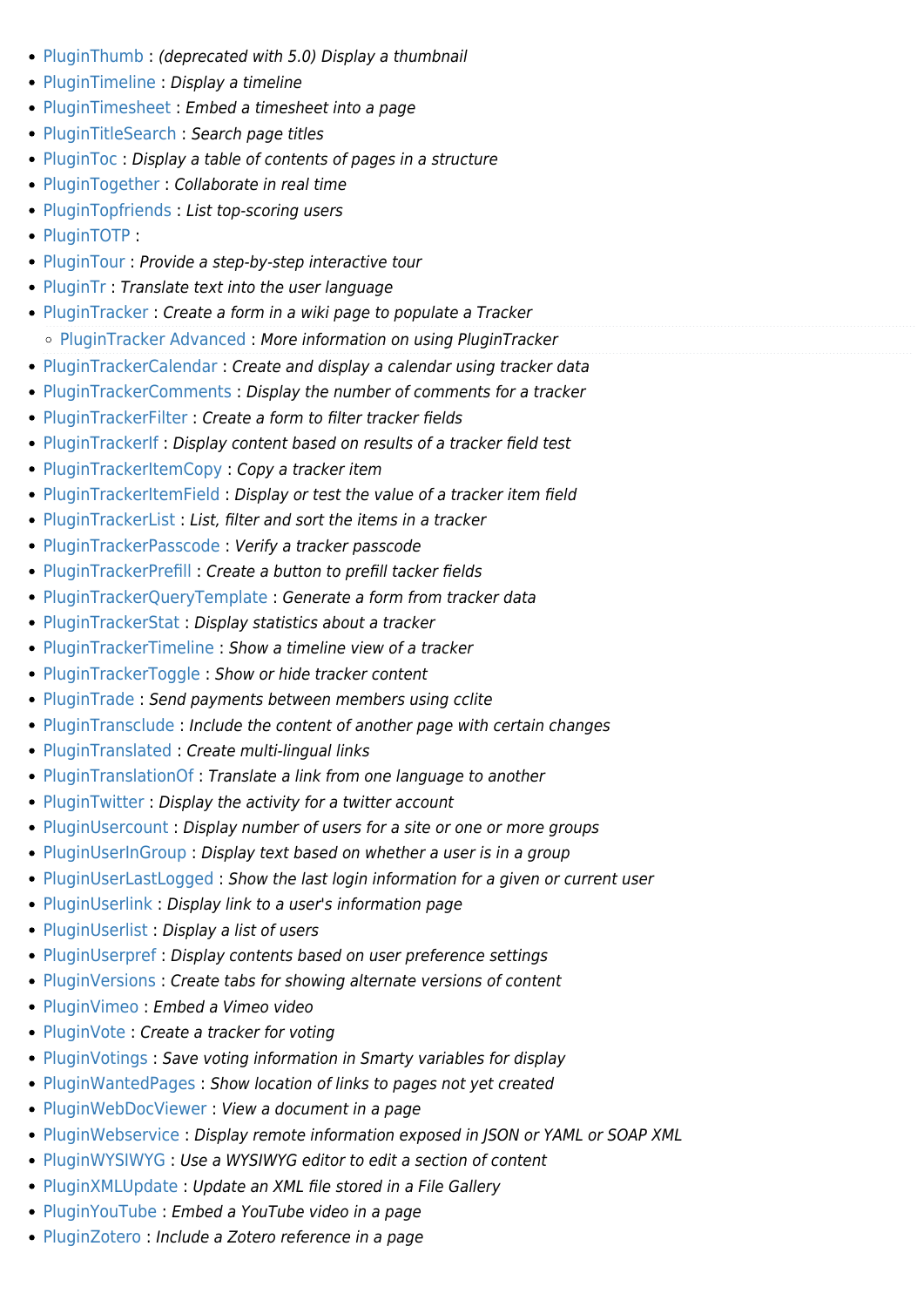• [PluginZoteroList](https://doc.tiki.org/PluginZoteroList) : Display the complete reference list from a Zotero server

### Plugin Syntax

The way plugin syntax works in general is described below. The individual documentation page for a plugin also gives examples of the specific syntax for that plugin.

There are two basic styles of syntax, upper case, which works for virtually all plugins, and lower case, which works for plugins that do not require a body.

#### Uppercase Syntax

This syntax works for virtually all plugins (an exception is {maketoc}) and here is an example:

```
{PLUGINNAME(parameter1="value1|value2" parameter2="value")}
content affected by plugin and called body or data
{PLUGINNAME}
```
- **Avoid spaces:** No spaces in or around the tag names or parameter values, except between parameter names
- **Case sensitive:** Tags must be in all caps
- **Ending tag:** For plugins that do not require text in the body of the plugin (between the tags), a forward slash can be used instead of a closing tag as follows: {AGENTINFO(info="IP") /} instead of {AGENTINFO(info="IP")}{AGENTINFO}
- **Parameters:**
	- $\circ$  Parentheses are always necessary even if no parameters are set. For example: {CODE()}
	- Parameters are separated by spaces, commas, or a comma and a space. Values within a parameter are usually separated by vertical bars (|) or colons (:) - check the documentation for the specific plugin to be sure
	- $\circ$  Either = or => can be used to separate parameters from values
	- $\circ$  It is best to enclose parameter values in single or double quotes, although the plugin may work without quotes if there are no spaces or unusual characters in the parameter values. Example:  ${CODE(wrap="1")}$
	- $\circ$  Parameters you don't specify may be set to a default check the documentation for that plugin for more information.

#### Lowercase Syntax

For plugins that do not require a body (i.e., content between the beginning and ending plugin tags), the lower case syntax can be used (since [Tiki6\)](https://doc.tiki.org/Tiki6). Here's an example:

```
{pluginname parameter1="value1|value2" parameter2="value"}
```
Here's what's different about the syntax for these:

• Only one tag, and it's in lower case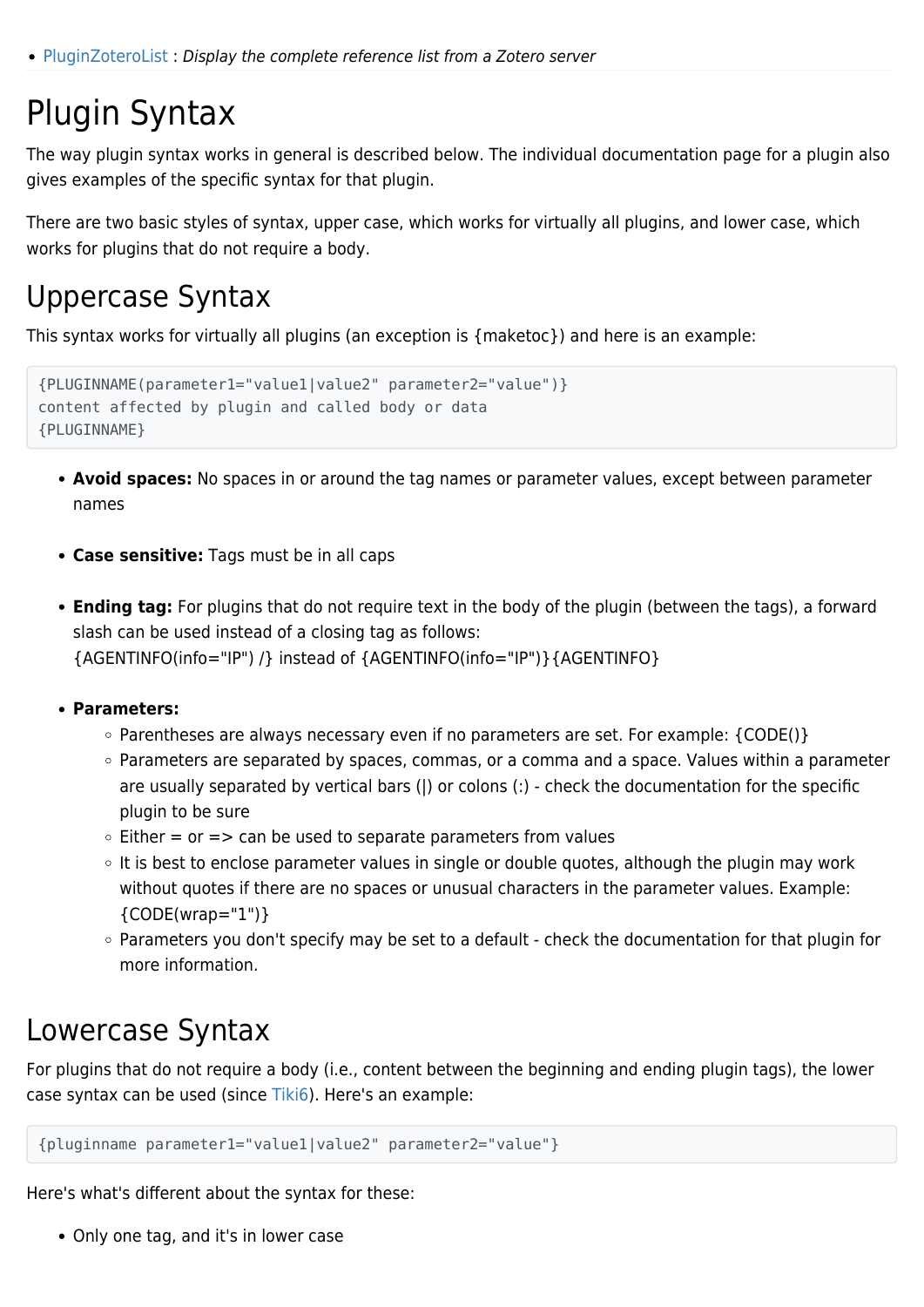- No parentheses for the parameters are needed
- For example: {toc} instead of {TOC()}{TOC} {toc type="fancy"} instead of {TOC(type="fancy")}{TOC}

## Site Settings for Plugins

#### Enabling Plugins

If not enabled by default, the site administrator must enable a plugin before it can be used by (since 3.0) going to **Admin Home > Editing and Plugins > Plugins (tab)** and checking the "Enable" box of that plugin and clicking "Change Preferences."

#### Enable Edit Plugin Icons

On the same tab (**Admin Home > Editing and Plugins > Plugins (tab)**), a feature called "Enable edit plugin icons" can be enabled, which will place an **ic** icon wherever there's a plugin. This edit icon will display a popup input form when clicked so that the plugin can be edited without editing and saving the whole page.

## Toggle Plugin Edit Icons

Also, "Toggle display of section and plugin edit icons" can be enabled (at **Admin Home > Wiki > General Preferences (tab) > Edit (section)**). This will place an icon at the top of every page for turning section and plugin edit icons on or off with a single click ( $\frac{1}{2}$  to toggle on and  $\frac{1}{2}$  to toggle off).

#### Plugin Security

Plugins that are a potential security risk require approval by an administrator before they can be used - a notice will appear when that's the case.

## Pending Approval Notification

There is a setting called "**Plugin pending notification**" in "**Admin home > Editing and plugins > Plugins (tab)**", which allows users in groups with the permission **tiki\_p\_plugin\_approve** to receive an email notification each time a new plugin call is added in a wiki page as pending approval.

## Related Pages

- [All Plugins](https://doc.tiki.org/All-Plugins)
- [Plugin Security](https://doc.tiki.org/Plugin-Security) regarding enabling and approving plugins
- [Plugin Help](https://doc.tiki.org/Plugin-Help) illustration of plugin help for version 3.0
- [Plugin Alias](https://doc.tiki.org/Plugin-Alias) powerful feature that allows you to configure plugins with your own defaults
- For developers: [Create a plugin](http://dev.tiki.org/Create+a+Plugin), Hello World#To create a plugin

#### Aliases

- [Plugin](https://doc.tiki.org/Plugin)
- [Plugins](https://doc.tiki.org/Plugins-2)
- [Wiki Plugin](https://doc.tiki.org/Wiki-Plugin)
- [WikiPlugin](https://doc.tiki.org/WikiPlugin)